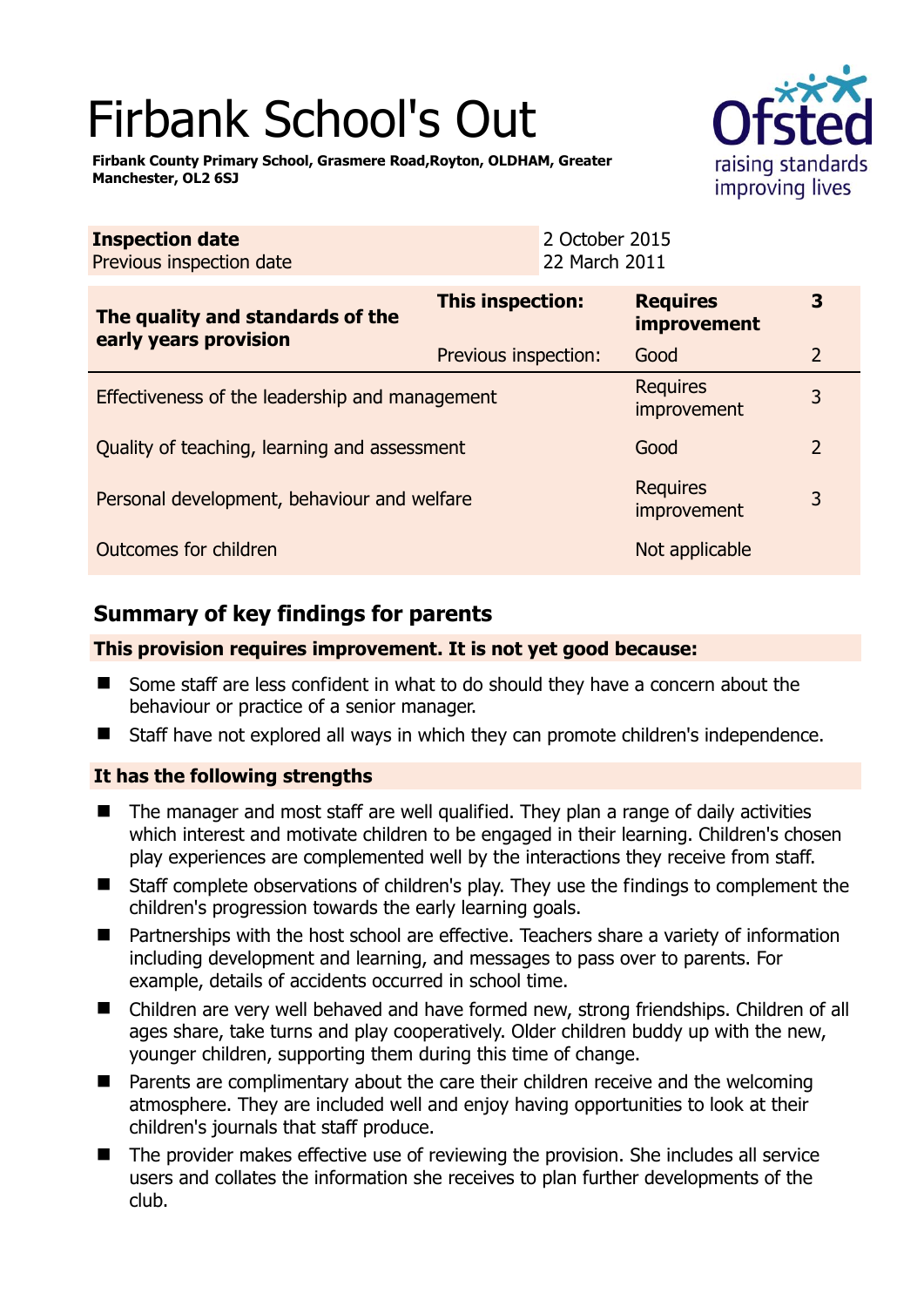# **What the setting needs to do to improve further**

### **To meet the requirements of the Early Years Foundation Stage the provider must:**

#### **Due Date**

**E** ensure staff who are less confident increase their knowledge of the procedure to follow should they be concerned about the behaviour or practice of a member of the senior management team. 06/11/2015

## **To further improve the quality of the early years provision the provider should:**

■ explore ways in which children's independence skills can be supported to the highest level.

## **Inspection activities**

- The inspector had a tour of the club's facilities and observed activities inside and outdoors with the manager.
- The inspector completed a joint evaluation of an activity with the provider.
- The inspector held a meeting with the provider and manager and discussed the provider's current procedure for self-evaluation.
- The inspector looked at relevant documentation, such as a sample of policies including risk assessments, evidence of the suitability of staff working in the club and the training audit for staff.
- The inspector spoke to members of staff, a small selection of parents and children during the inspection and took account of their views.

#### **Inspector**  Joanne Parrington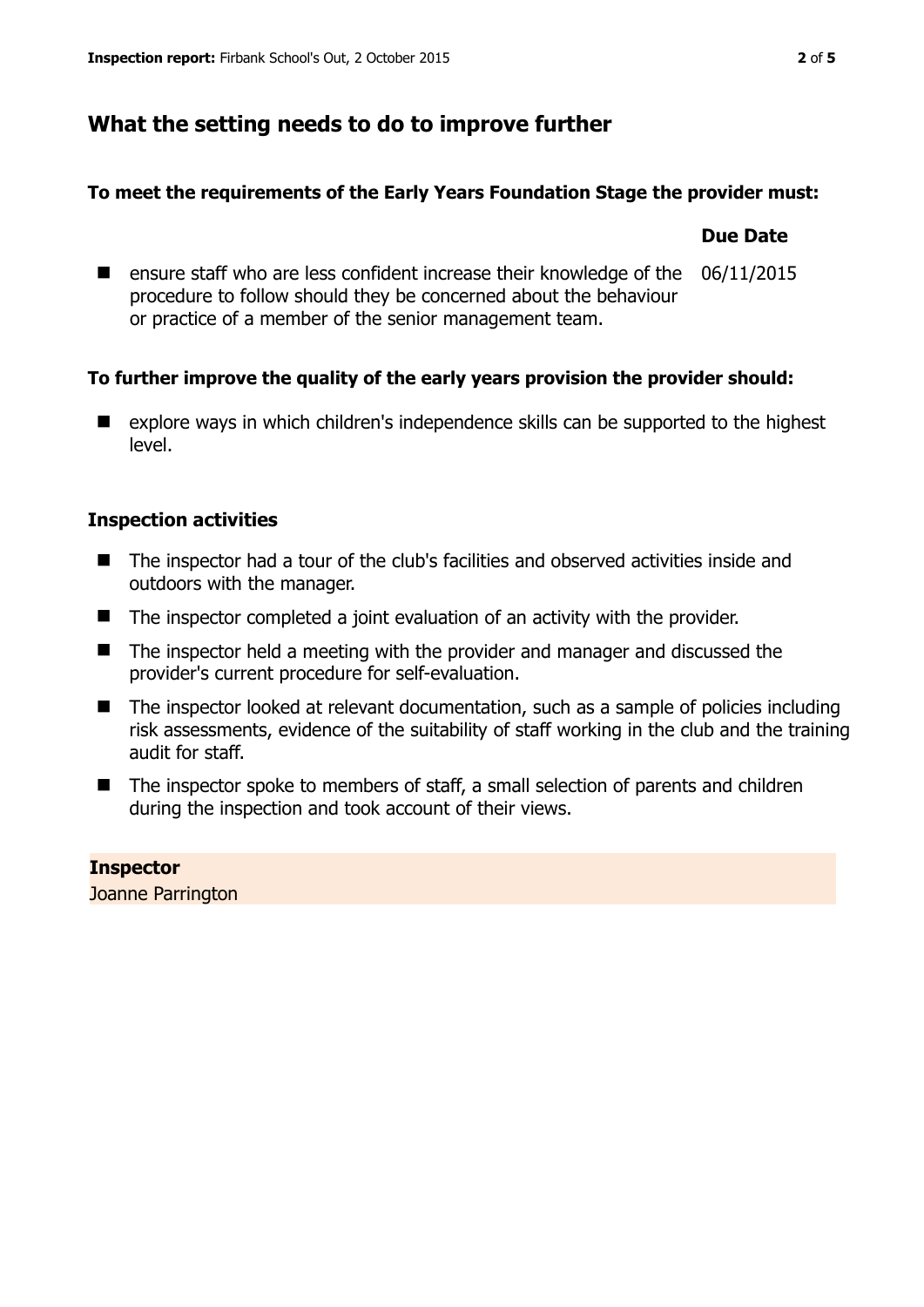## **Inspection findings**

#### **Effectiveness of the leadership and management requires improvement**

There are strong systems in place to provide staff with coaching and training in order to support their professional development. The provider is passionate about increasing the skills of her workforce and is currently supporting two members of staff to achieve an early years degree. The provider and manager work together well. They implement effective procedures to address any underperformance. They set clear targets, so that children consistently receive strong play and learning experiences. The arrangements for safeguarding are effective. There is a comprehensive selection of policies and procedures in place to help staff understand their roles and responsibilities. Systems for safe recruitment are clear, and ongoing staff suitability checks are completed to help keep children safe. The provider ensures all staff attend safeguarding training to cement their knowledge and understanding of the procedures they would follow if they had a concern about a child in their care. Staff are knowledgeable in identifying the signs and symptoms of abuse and what action to take. They are also confident with the action to take should they be concerned about a colleague's practice. However, some staff are less confident about the procedure they would follow if concerned about a senior manager's conduct.

#### **Quality of teaching, learning and assessment is good**

Children talk with enthusiasm about how much they enjoy coming to the club and having lots of fun playing with their friends. They develop a positive attitude towards learning, and in turn make good progress in key skills, which supports their learning at school. To complement this, staff use their knowledge of children's interests and capabilities to plan activities that they know will build on and support the children's current stages of development. They facilitate children's learning through using a range of teaching methods. Children enjoy getting messy as they make coloured dough for the following week. They enjoy building models with the small construction bricks and are proud of their creations, showing them off to their friends and staff. Children have opportunities to begin to develop their independence skills. However, staff have not considered how they could extend the opportunities even further.

#### **Personal development, behaviour and welfare require improvement**

Despite the weakness in leadership and management, children show they are happy and confident as they receive a warm welcome when they arrive. The key-person system in place ensures that all children's self-esteem and emotional well-being is promoted well. Staff get to know all the children and build positive relationships quickly. Staff have a genuine interest in the children's day at school and events that have happened at home. Staff act as good role models to ensure children respect and value each other. Staff reinforce effective hygiene practices and offer children a selection of fresh vegetables and snacks, including fresh drinking water, throughout the session. Children enjoy being active outdoors and begin to assess small risks in the environment. Their social skills are developing as they join in with group games, such as football and tennis. Children work well together and develop good team-building skills. Children actively learn about their community, similarities and differences in people, families and traditions. This builds upon their understanding of the world in which we live and their appreciation for others.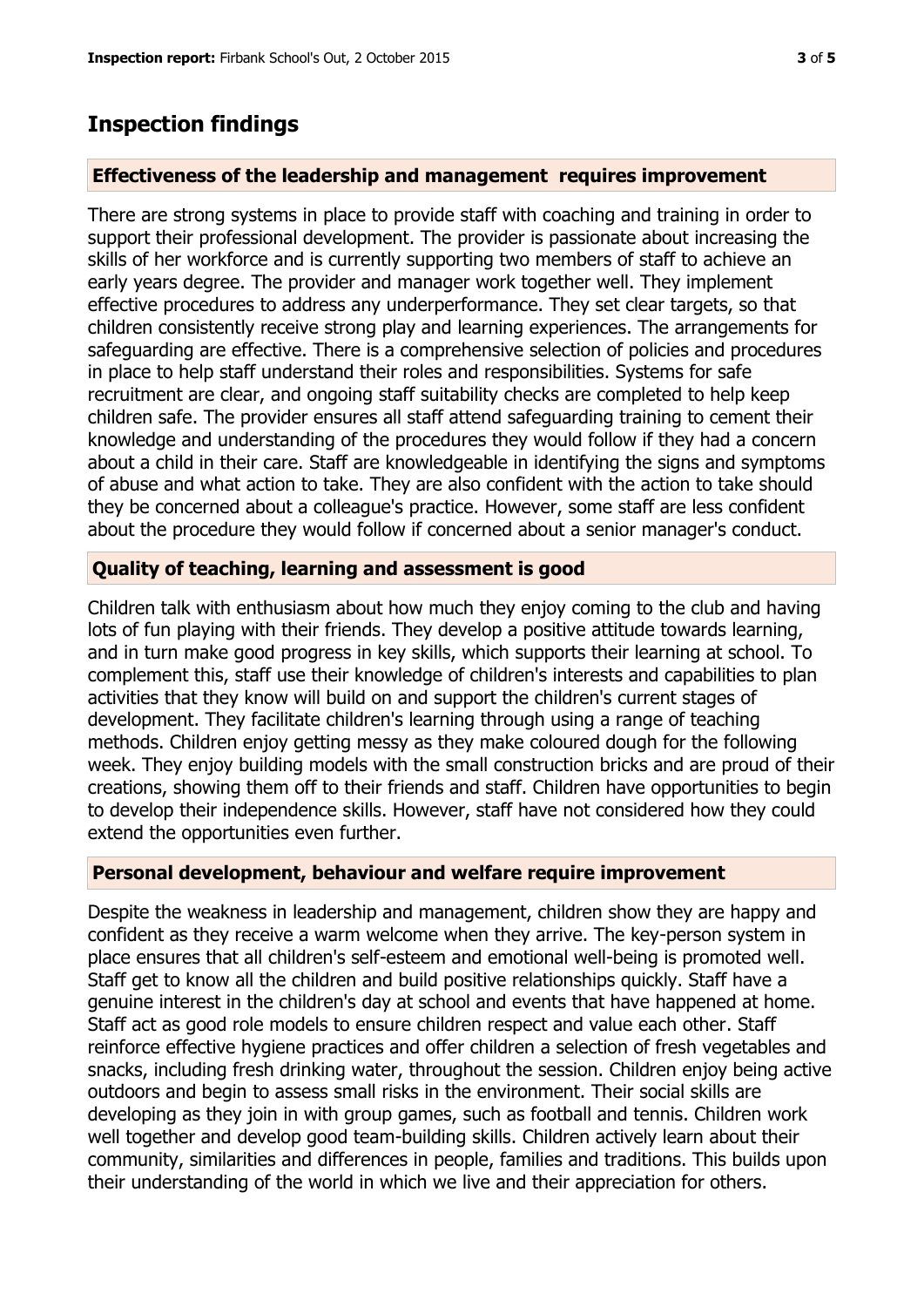# **Setting details**

| Unique reference number       | 508081                                                                               |  |
|-------------------------------|--------------------------------------------------------------------------------------|--|
| <b>Local authority</b>        | Oldham                                                                               |  |
| <b>Inspection number</b>      | 869344                                                                               |  |
| <b>Type of provision</b>      | Out of school provision                                                              |  |
| Day care type                 | Childcare - Non-Domestic                                                             |  |
| <b>Registers</b>              | Early Years Register, Compulsory Childcare<br>Register, Voluntary Childcare Register |  |
| <b>Age range of children</b>  | $0 - 17$                                                                             |  |
| <b>Total number of places</b> | 40                                                                                   |  |
| Number of children on roll    | 66                                                                                   |  |
| <b>Name of provider</b>       | Joyce Turner                                                                         |  |
| Date of previous inspection   | 22 March 2011                                                                        |  |
| <b>Telephone number</b>       | 01706 882 249                                                                        |  |

Firbank Schools Out was registered in 2000. The club employs five members of childcare staff including the manager. Three hold appropriate early years qualifications at level 3. The club opens from Monday to Friday, term time only. Sessions are from 7.30am until 9.00am, and 3.00pm until 5.30pm.

This inspection was carried out by Ofsted under sections 49 and 50 of the Childcare Act 2006 on the quality and standards of provision that is registered on the Early Years Register. The registered person must ensure that this provision complies with the statutory framework for children's learning, development and care, known as the Early Years Foundation Stage.

Any complaints about the inspection or the report should be made following the procedures set out in the guidance 'Complaints procedure: raising concerns and making complaints about Ofsted', which is available from Ofsted's website: www.gov.uk/government/organisations/ofsted. If you would like Ofsted to send you a copy of the guidance, please telephone 0300 123 4234, or email enquiries@ofsted.gov.uk.